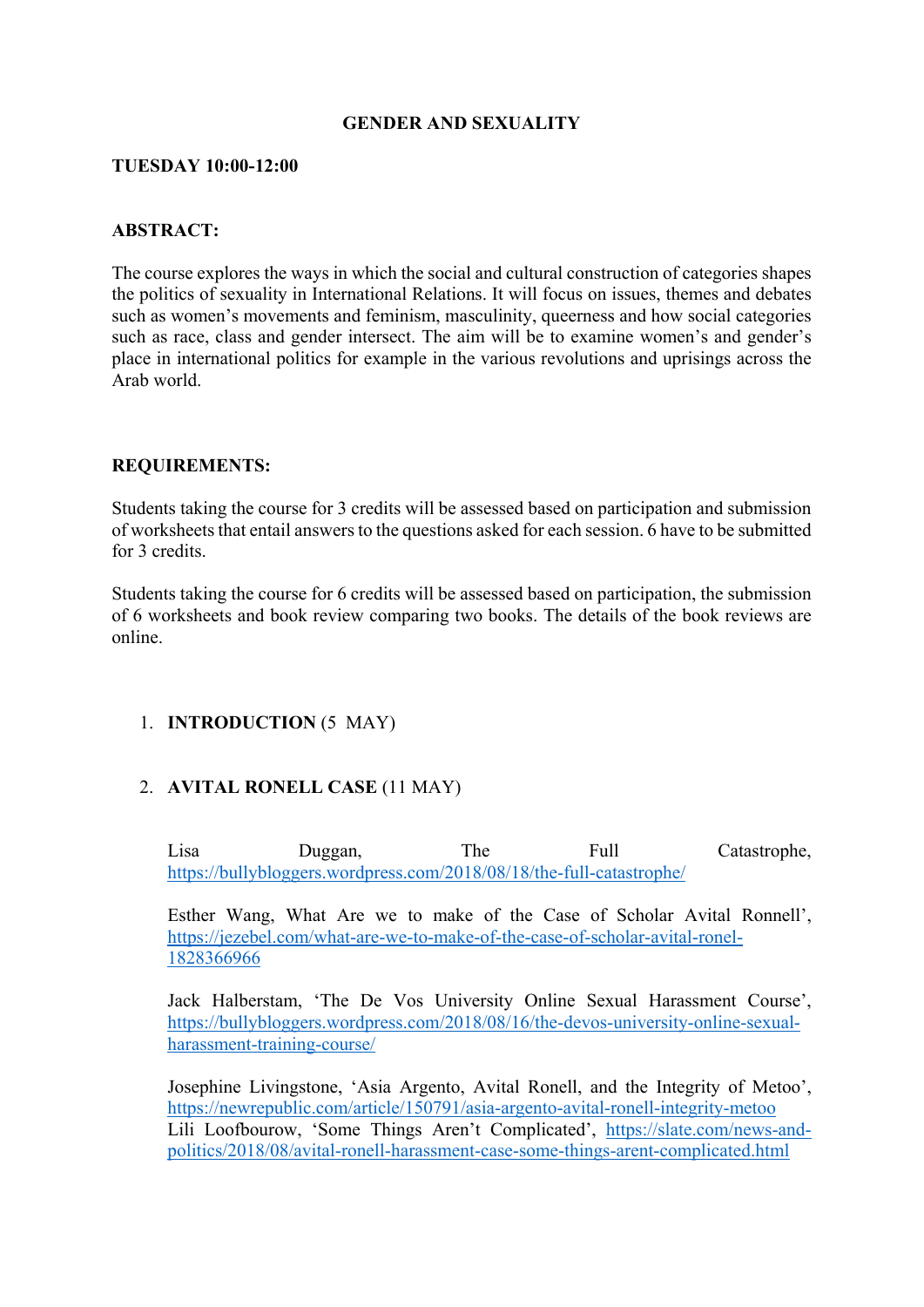Adam Harris and Alia Wong, 'When Academics Defend Colleagues Accused of Harassment', https://www.theatlantic.com/education/archive/2018/08/why-doacademics-defend-colleagues-accused-of-harassment/567553/

# **3. INTRODUCTION TO CONCEPTS AND DEBATES (18 MAY)**

"Gender and Feminism : an Overview", in Beasley, Chris (2005) Gender and Sexuality: Critical Theories, Critical Thinkers. London: Sage, p.11-27

"Sexuality Studies : an Overview", in Beasley, Chris (2005) Gender and Sexuality: Critical Theories, Critical Thinkers. London: Sage, p.117-126

"Gender and Masculinity Studies: an Overview", in Beasley, Chris (2005) Gender and Sexuality: Critical Theories, Critical Thinkers. London: Sage, p.177-185

Five Genders: https://www.youtube.com/watch?v=K9VmLJ3niVo

Third Gender: https://www.youtube.com/watch?v=S1ZvDRxZlb0&t=6s

India's Third Gender Movement: https://www.youtube.com/watch?v=PmWICmK37b4

# **RECOMMENDED:**

Weeks, Jeffrey (2010) Sexuality. London: Routledge.

# **4. FEMINISM, GENDER AND IR (25 MAY)**

#### **QUESTIONS:**

**What do feminisms add to IR? How does IR overlook women? How does IR approach issues of sex or gender? How does the critique brought by feminists to IR fit the discussion of different feminisms?** 

Cynthia Enloe (2014) Bananas, Beaches and Bases, **Chapter 1 and Chapter 9**

Shepherd, Laura J. (2015) 'Sex or gender? Bodies in world politics and why gender matters,

Carver, Terrell (2014) 'Men and masculinities in International Relations research,' Brown Journal of World Affairs, 21(1): 113-126

# **RECOMMENDED WATCHING:**

A CONVERSATION WITH CYNTHIA ENLOE (7 VIDEOS) https://www.youtube.com/watch?v=LalOS-Tazt0&list=PlfcRzkscDMduK7Bfk3aYhZPESd7pQ1uZ\_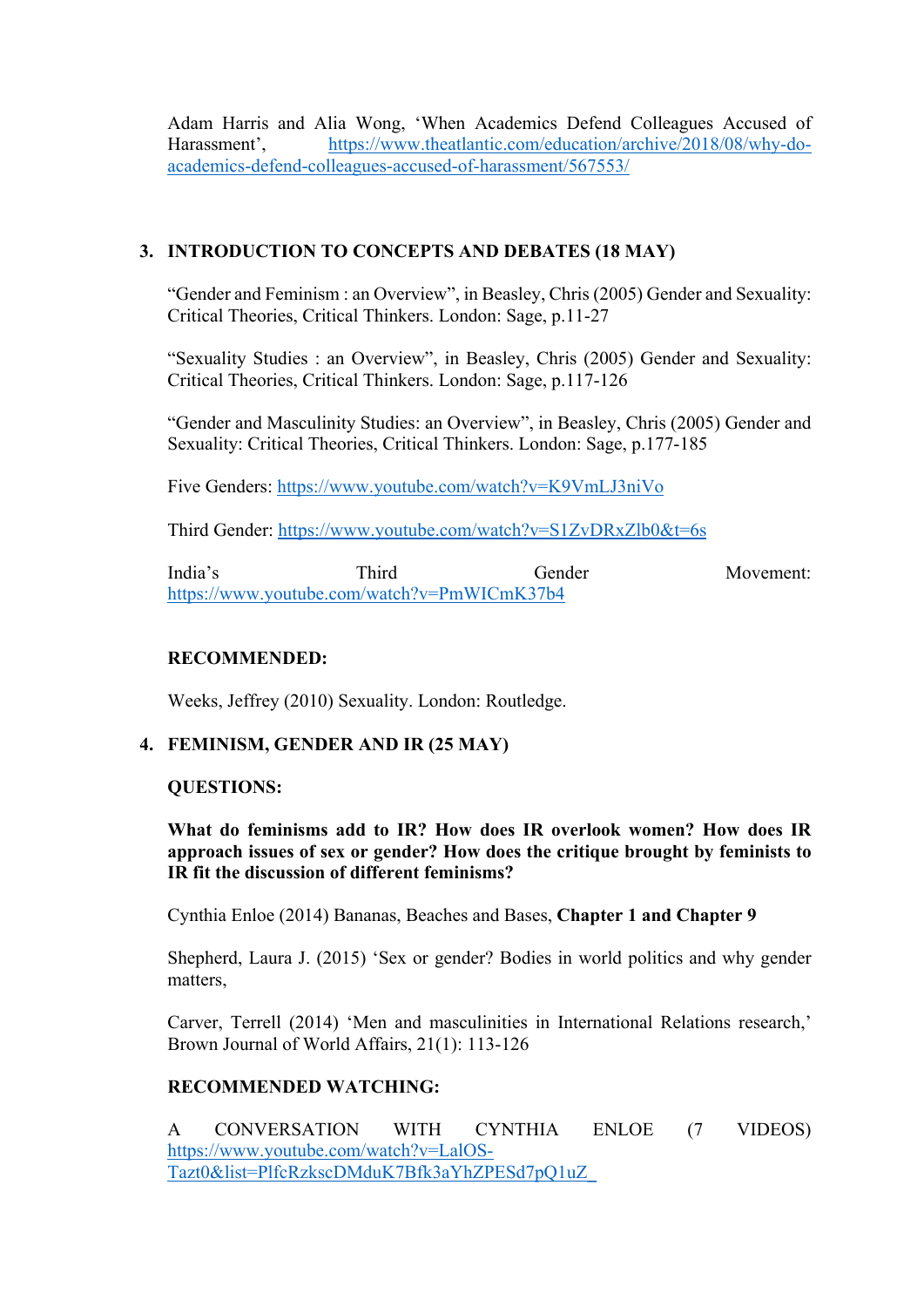#### 5. **STATE, NATION-BUILDING AND FOREIGN POLICY** (2 JUNE)

**Questions: What is the relationship between private/public and the formation of nations/states? How are the notions of state, nation-building and foreign policy gendered? How do the articles define women, sex and gender? Are there definitions and/or categories that are overlooked? How would they contribute to the discussion?** 

#### **READINGS:**

Peterson, VS (2013) 'The Intended and Unintended Queering of States/Nations', *Studies in Ethnicity and Nationalism* 13(1), pp. 57–68.

Joane Nagel (1998) 'Masculinity and nationalism: gender and sexuality in the making of nations', *Ethnic and Racial Studies* 21(2): 242-269.

#### **RECOMMENDED WATCHING :**

THE OPERATION : https://www.youtube.com/watch?v=e3RPScdod6E

### 6. **TERRORISM AND SECURITY STUDIES** (8 JUNE)

**Questions: How do the articles approach the main categories and perspectives discussed? How do the articles define women, sex and gender? Are there definitions and/or categories that are overlooked? How would they contribute to the discussion? How is the notion of security gendered?** 

Caron Gentry, 'The Neo-Orientalist Narratives of Women's Involvement in al-Qaeda',

Blanchard, Eric (2003) 'Gender, International Relations, and the Development of Feminist Security Theory', Signs, 28(4): 1289-1312

Carol Cohn, "Sex and Death in the World of Rational Defense Intellectuals," *Signs: Journal of Women in Culture and Society* 12 (1987 )

Feminism in times of war and Peace: https://www.youtube.com/watch?v=mIP8XHi9938

### 7. **INTERNATIONAL POLITICAL ECONOMY AND DEVELOPMENT** (15 JUNE)

**Questions: How do the articles approach the main categories and perspectives discussed? How do the articles define women, sex and gender? Are there**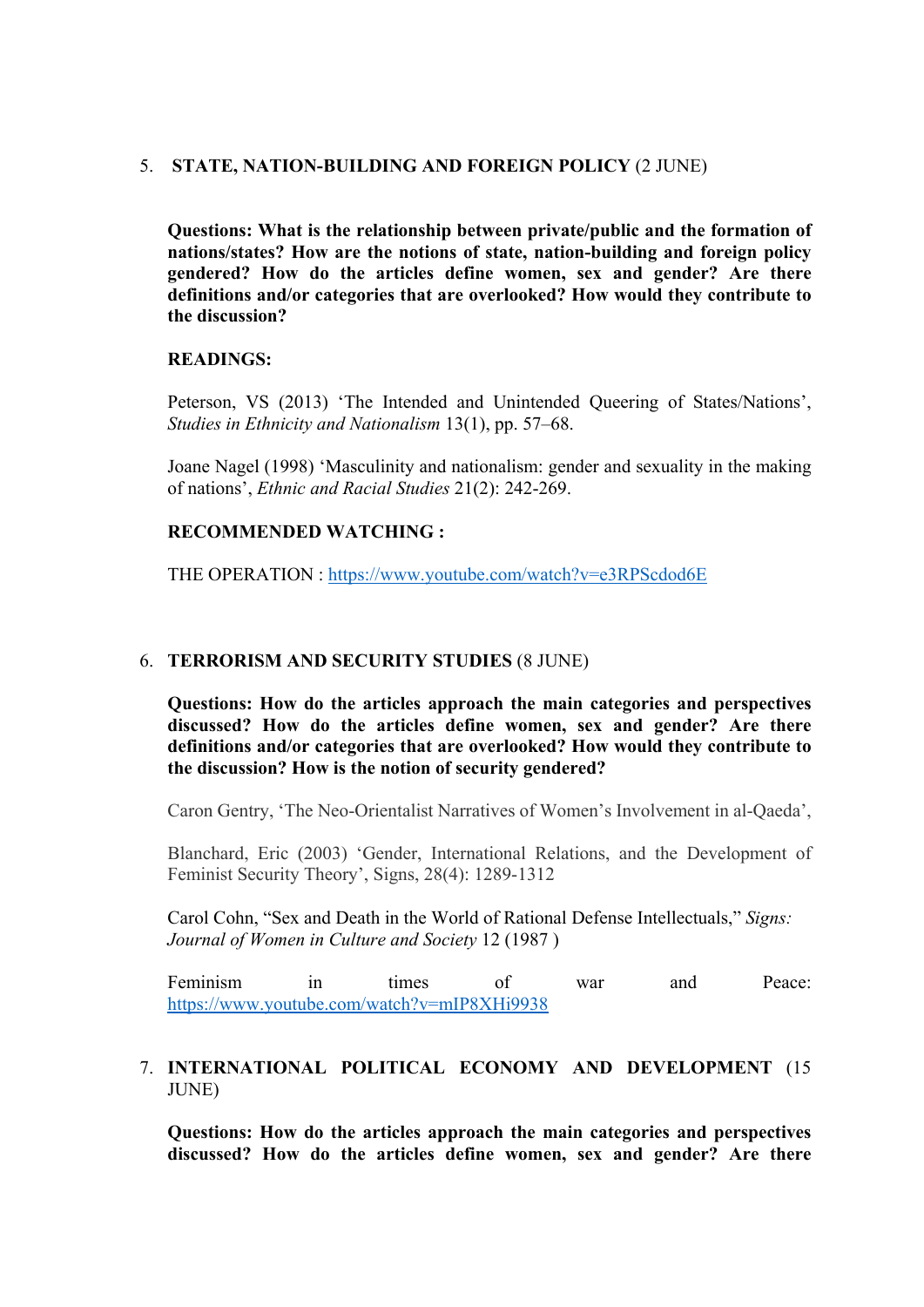### **definitions and/or categories that are overlooked? How would they contribute to the discussion? How is the economy gendered?**

Spike V. Peterson, 'How (the Meaning of) Gender Matters in Political Economy', New Political Economy 10, no. 4 (2005): 499–521

Nicola Smith (2011) 'The international political economy of commercial sex', Review of International Political Economy', 18(4): 530-549

Spike Peterson (2019) Family Matters in racial logics: Tracing intimacies, inequalities and ideologies. Review of International Studies, 46:2, 177-196

The Secret Slaves of the Middle East: https://www.youtube.com/watch?v=jb\_pBhWi1YM

#### 8. **HOMONATIONALISM AND HOMONORMATIVITY** (22 JUNE)

**Questions: How do the articles approach the main categories and perspectives discussed? How do the articles define women, sex and gender? Are there definitions and/or categories that are overlooked? How would they contribute to the discussion?** 

Rahul Rao, 'Global Homocapitalism', Radical Philosophy 194, November/ December 2015, pp. 38–49. Available at: https://www.radicalphilosophy.com/article/globalhomocapitalism

Koen Slootmaeckers (2019) 'Nationalism as competing masculinities: homophobia as a technology of othering for hetero – and homonationalism'. Theory and Society, 48: 239-265.

#### **RECOMMENDED WATCHING:**

AUB LECTURE – Homonationalism Gone Viral : https://www.youtube.com/watch?v=6a0Dkn3SnWM

# **9. POPULAR CULTURE AND WORLD POLITICS (29 JUNE)**

**Questions: How are IR/world politics phenomena such as wars gendered in popular culture? How do gendered popular cultural representations relate to official or academic representations of IR/world politics?** 

Rowley, Christina (2015) 'Popular culture and the politics of the visual,'